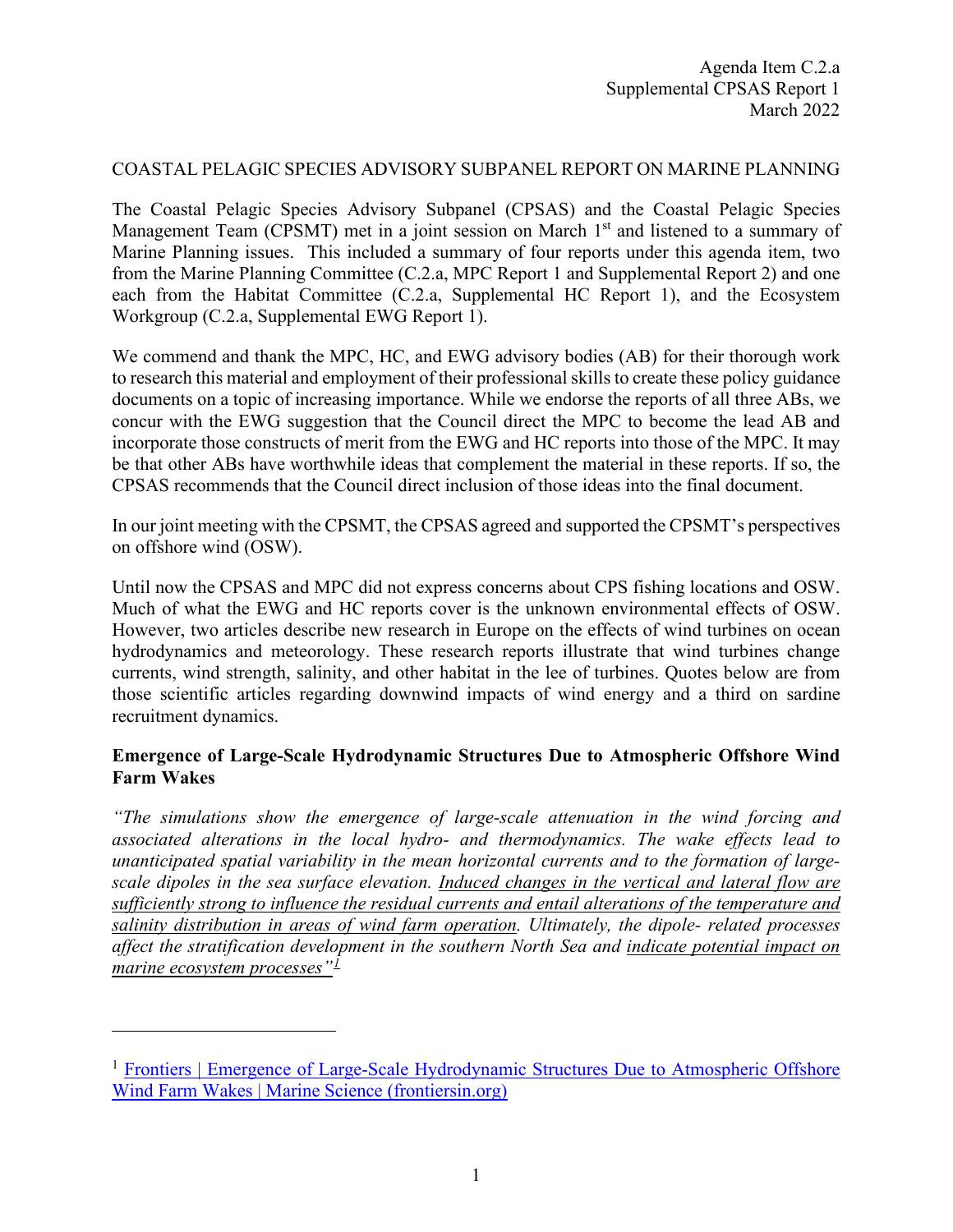## **[Wind farms are altering the North Sea](https://www.hereon.de/)**[2](#page-1-0)

"*The analysis shows a connection between wake vortices and changes in the momentum-driven exchange between the atmosphere and the water. This in turn could affect the horizontal currents and stratification of the water".*

*"The effects of wake vortices are strong enough to redirect the existing currents, which results in a shift in the mean temperature and salinity distribution in the areas of the wind farms".*

*"It is thus important to consider these consequences when developing marine protection concepts," says Hereon Institute Director Prof. Corinna Schrum. A modification in this exchange potentially affects regional atmospheric conditions and ecosystem dynamics..."*

**Transport Patterns of Pacific sardine Sardinops sagax eggs and larvae in the California Current System:** "*Transport patterns of eggs and larvae have large effects on subsequent recruitment of pelagic fishes because eggs must be released into appropriate habitat and then retained or drift toward appropriate nursery habitat to survive. (Bakun), 1996"[3](#page-1-1)*

This research suggest that OSW could impact successful recruitment and healthy population levels of both sardines, anchovies, and possibly other larval fish and varieties of plankton. Sardine and anchovies are the mainstays of West Coast forage fish for many species including Humpback whales, sea birds, and salmon. The research in Europe is the first major study we have seen that delineates some of the hydrological and meteorological changes that occur.

Sardines move offshore up to  $60+$  miles to spawn, and the larvae use ocean currents and wind to aid their journey to their nursery zones inshore. We could not find delineated data on anchovy spawning, but anchovy adults also move offshore, and inshore and young anchovy move inshore to favorable nursery zones. Temperature, salinity, upwelling nutrients, food, and other environmental drivers all influence the locations for sardines and anchovies. This results in movement between inshore and offshore waters. It now appears there may be a concern that applies to these primary forage fish stocks that might impact CPS and many other fisheries, as well as a large array of aquatic and avian animals, some of which are endangered or protected species.

For this reason and reasons outlined by the MPC, EWG, and HC, the CPSAS strongly **recommends** that the Bureau of Ocean Energy Management (BOEM) and the OSW developers should develop a programmatic Environmental Impact Statement (EIS) process prior to leasing. This EIS needs to thoroughly account for cumulative impacts. We now have a solid study on effects of wind turbines on the hydrological dynamics of the ocean. But this is only the first step

<span id="page-1-0"></span><sup>&</sup>lt;sup>2</sup>[https://notrickszone.com/2022/02/26/messing-with-the-environment-to-fight-climate-change-wind](https://notrickszone.com/2022/02/26/messing-with-the-environment-to-fight-climate-change-wind-farms-are-altering-the-north-sea/)[farms-are-altering-the-north-sea/](https://notrickszone.com/2022/02/26/messing-with-the-environment-to-fight-climate-change-wind-farms-are-altering-the-north-sea/)

<span id="page-1-1"></span><sup>&</sup>lt;sup>3</sup> [Transport patterns of Pacific sardine Sardinops sagax eggs and larvae in the California Current System -](https://www.sciencedirect.com/science/article/pii/S0967063715000539) [ScienceDirect](https://www.sciencedirect.com/science/article/pii/S0967063715000539)